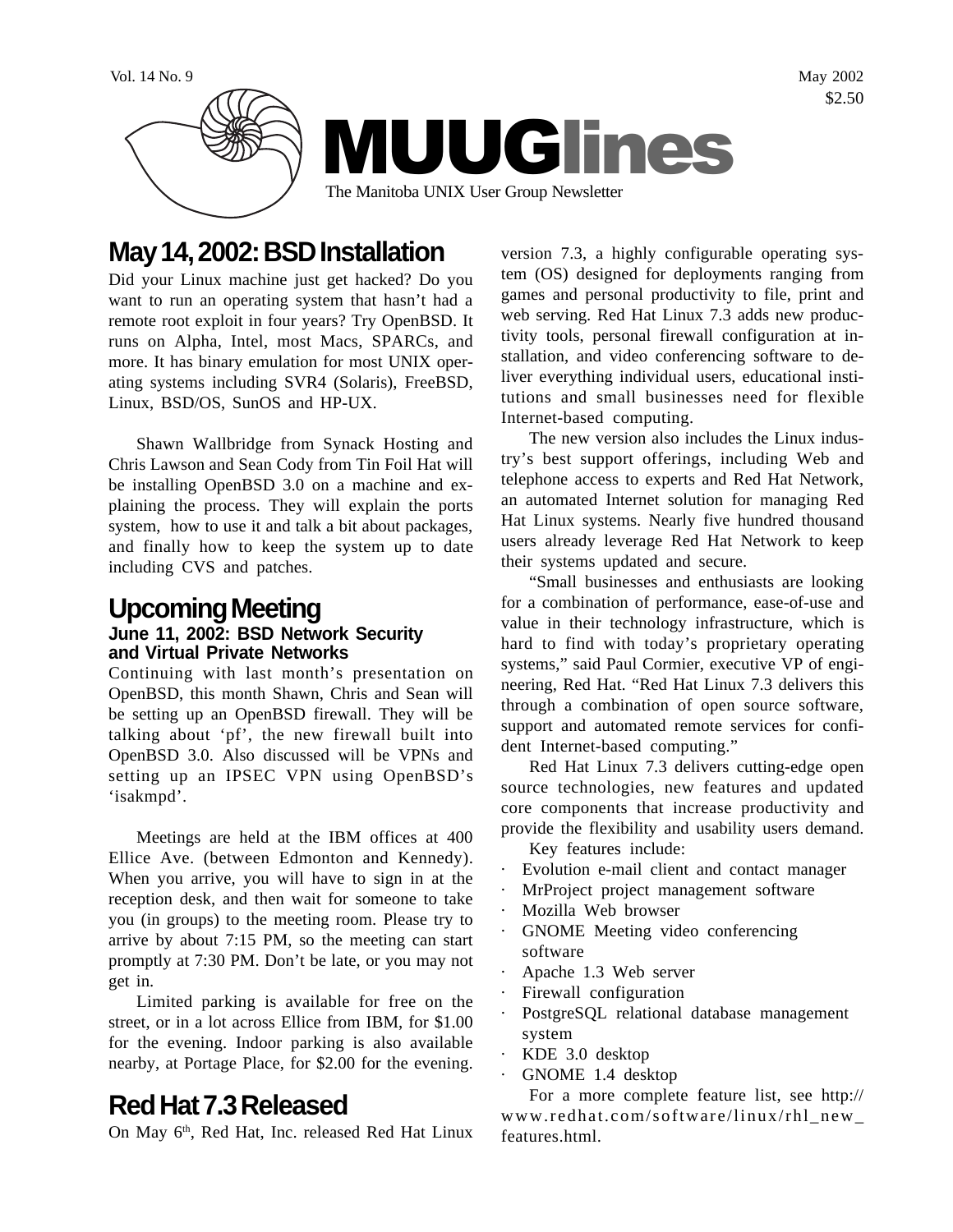#### **More On Wal-Mart PCs**

In follow-up to our recent mention of Wal-Mart's operating-system-less computers comes this information: The PCs have "WinModems". Specifically, they are WinModems of a type for which there are no Linux drivers. Some WinModems can be used under Linux, but not these.

The good news is after a recent review of these PCs (and following comments) pointing out this deficiency, a representative from Microtel, who supplies the computers to Wal-Mart, contacted the review's author and assured him that the modem would henceforth be replaced by one more Linuxfriendly!

For more details, visit http://newsforge.com/ article.pl?sid=02/05/02/1514240&mode= thread&tid=7.

#### **Free Software Push In Peru**

Various plans and ideas have been floated to make use of free (as in "free speech") software such as Linux in public venues like schools and governments. A recent bill proposed in Peru is quite possibly the best thought-out we've seen. While other proposals have focused on the capital cost savings, this one goes much further.

As Dr. Edgar David Villanueva Nuñez, the bill's creator puts it:

"It is also necessary to make it clear that the aim of the Bill we are discussing is not directly related to the amount of direct savings that can by made by using free software in state institutions. That is in any case a marginal aggregate value, but in no way is it the chief focus of the Bill. The basic principles which inspire the Bill are linked to the basic guarantees of a state of law, such as:

- · Free access to public information by the citizen.
- · Permanence of public data.
- Security of the State and citizens"

The above was written in response to a letter he received from Microsoft Peru, which raised many concerns as they relate to Microsoft's ability to supply software to the Peruvian government in the future, or even all of Peru.

Here's another excerpt:

You continue: "6. It is wrong to think that Open Source Software is free of charge. Research by the Gartner Group (an important investigator of the technological market recognized at world level) has shown that the cost of purchase of software (operating system and applications) is only 8% of the total cost which firms and institutions take on for a rational and truly beneficial use of the technology. The other 92% consists of: installation costs, enabling, support, maintenance, administration, and down-time."

This argument repeats that already given in paragraph 5 and partly contradicts paragraph 3. For the sake of brevity we refer to the comments on those paragraphs. However, allow me to point out that your conclusion is logically false: even if according to Gartner Group the cost of software is on average only 8% of the total cost of use, this does not in any way deny the existence of software which is free of charge, that is, with a licensing cost of zero.

As one poster to Slashdot (slashdot.org) put it, "I have politician envy." See the original letter and response in full at http://www.pimientolinux.com/ peru2ms/.

# **Free Software Push In Italy**

The Associazione Software Libero and the Italian Linux Society have launched a call for signatures (http://www.softwarelibero.it/news/ news020417\_01.shtml) in support of a proposed law which would require the adoption of free software and document formats in the Italian government. They want real signatures - there is a PDF file to be downloaded, printed, signed, and sent to the Associazione in Florence. Alas, as of this writing there is no English translation.

# **Free Software Push In Canada**

We're waiting...

# **News From Germany, Too**

The German Ministery of Interior will maintain their own track of talks about "Free Software in governmental agencies" at the upcoming LinuxTag. This track will be part of the business congress, which aims at professionals in the IT business and governmental workers. The business congress is a one-day conference, hosted at LinuxTag, which will take place at June 6th, 2002.

At the business congress (http://www.linuxtag.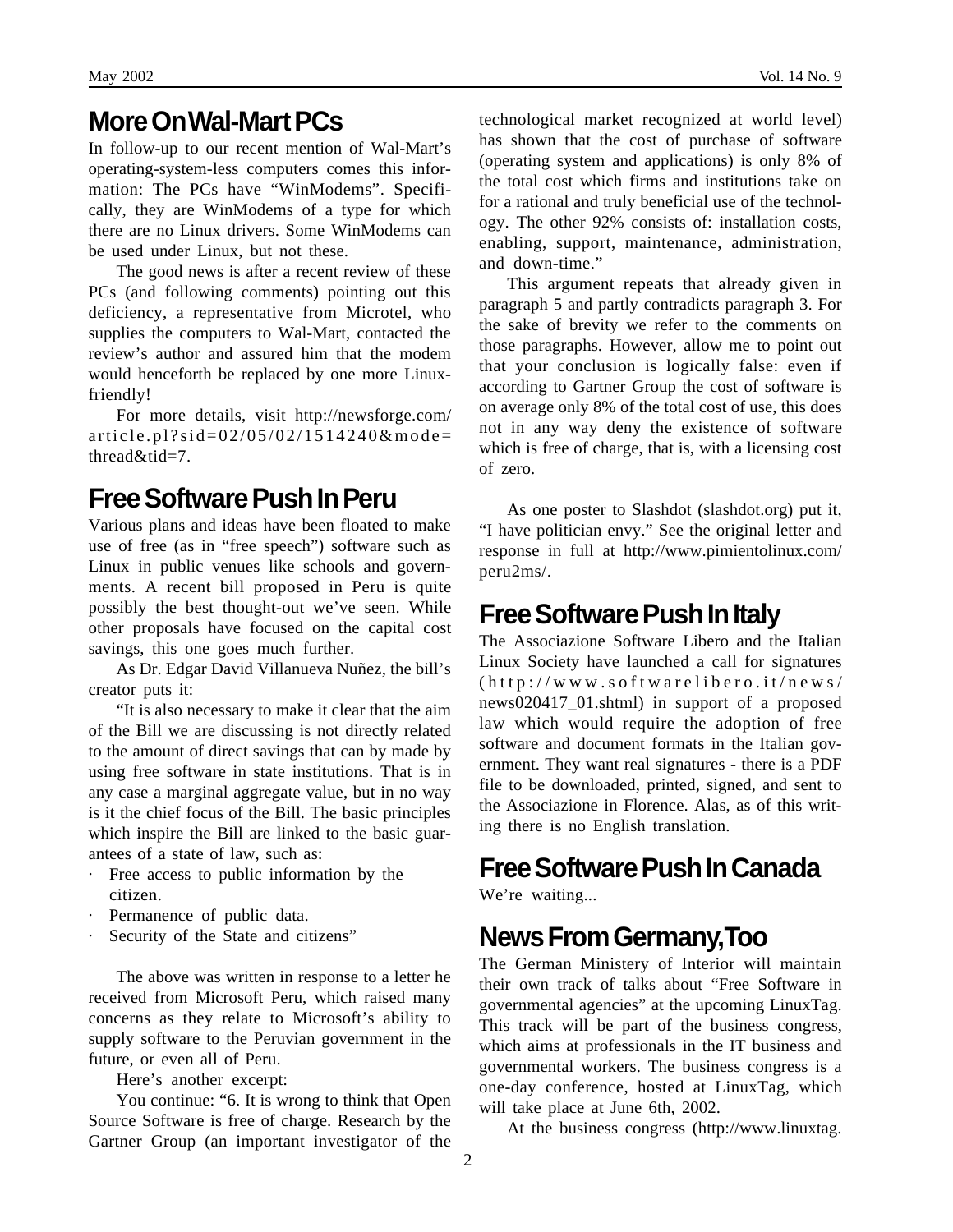org/2002/deutsch/showitem.php3?item=227) during LinuxTag, the police department of Lower Saxony will report about their introduction of GNU/ Linux. Recently, Lower Saxony, a northern federal state of Germany, decided to install 11,000 desktop systems running GNU/Linux. They will replace old Unix terminals which were used since 1989.

LinuxTag (www.linuxtag.org) is the largest and most important exhibition and conference in Europe which covers Free Software and GNU/ Linux. LinuxTag combines both a community event as well as a professional exhibition with large amounts of business booths and a high quality conference program.

#### **OpenOffice 1.0 Suite Released**

The OpenOffice.org community (www.open office.org) announced on May 1 the availability of OpenOffice.org 1.0, the open source, multi-platform, multi-lingual office productivity suite available as a free download at the OpenOffice.org community website.

OpenOffice.org 1.0 is the culmination of more than 18 months of collaborative effort by members of the OpenOffice.org community, which is comprised of Sun employees, volunteer developers, marketers, and end users working to create an international office suite that will run on all major platforms.

OpenOffice.org 1.0, which shares the same code base as Sun's StarOffice<sup>TM</sup> 6.0 software is – like StarOffice 6.0 software – a full-featured office suite that provides a near drop-in replacement for Microsoft Office. OpenOffice.org 1.0 offers software freedom, enabling a free market for service and support, while the Sun-branded product, StarOffice 6.0 software, offers 24x7 fee-based support and training for consumers and businesses, along with deployment and migration services.

StarOffice software also offers additional features, such as a database, special fonts and Sun quality and assurance testing. The two office suites complement each other, meeting the varying needs of consumers, open source advocates and enterprise customers.

Please note: This software is available for many platforms, including but not limited to Microsoft Windows, Linux and Solaris. Ports are under way for Mac OS X, FreeBSD and IRIX.

# **More Games On Linux**

TransGaming Technologies, the leading provider of cross-platform compatibility solutions, unleashed its enhanced WineX technology – the much-anticipated WineX 2.0 – on April 17.

WineX 2.0 allows over 80 Windows games to run on the Linux operating system, seamlessly, transparently, and right out of the box. "This is another breakthrough for TransGaming. No other company can do what we do. In February we brought DirectX 8 capabilities to the Linux platform demonstrating how quickly and effectively our technology can keep pace with Microsoft development," remarks company CEO & CTO Gavriel State. "WineX 2.0 opens the door for the latest 'high twitch' PC games to run on Linux."

The implementation of DirectX 8 support on Linux is the most significant and highest demand milestone for WineX 2.0. DirectX 8 is the de facto standard for PC game development and is used in almost every PC and Xbox game shipping today. TransGaming's support for DirectX 8 means that more and more PC games are now playable on other platforms. For example, Remedy Entertainment's Max Payne – one of the world's top selling action games – now runs right out of the box on WineX 2.0.

"With more than 80 games playable on WineX, we have demonstrated our ability to bring the world's hottest titles to platforms where they have never run before." comments State.

TransGaming has an exclusive licensing agreement for the world's hottest title, Electronic Arts' The Sims. Eight weeks after receiving source code from EA, TransGaming Technologies had the product ready for manufacturing, demonstrating the immense power of WineX.

TransGaming Technologies is based in Ottawa, Ontario, Canada. See their website at www.transgaming.com.

# **CIFS, Microsoft and the Samba Team**

A recent document released by Microsoft has led to some concern within the Samba community regarding patents and licensing. The Samba Team wishes to reassure the Samba community that this document will not have any impact on the use or further development of Samba.